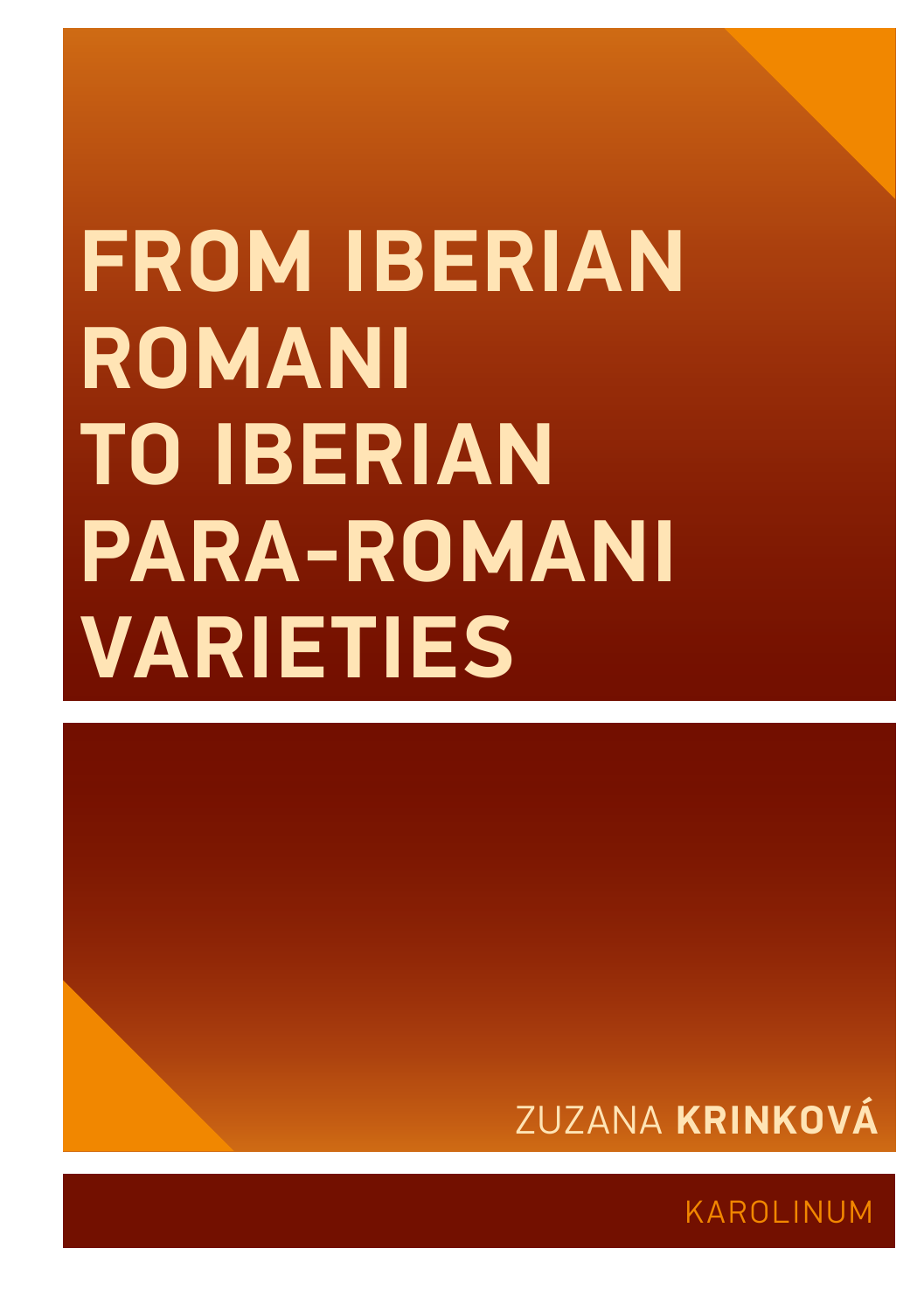# From Iberian Romani to Iberian Para-Romani Varieties

PhDr. Mgr. Zuzana Krinková, Ph.D.

**Reviewed by:** 

**Doc. Mgr. Ivo Buzek, Ph.D. (Olomouc, Czech Republic) Prof. Dr. Ignasi-Xavier Adiego-Lajara (Barcelona, Spain) Jorge M. F. Bernal (Buenos Aires, Argentina)**

**Published by Charles University in Prague, Karolinum Press Proof-read by Pearl Harris Cover and layout by Jan Šerých Typeset by Karolinum Press First edition**

**© Charles University in Prague, 2015 © Zuzana Krinková, 2015**

**ISBN 978-80-246-2936-9 ISBN 978-80-246-2949-0 (online : pdf)**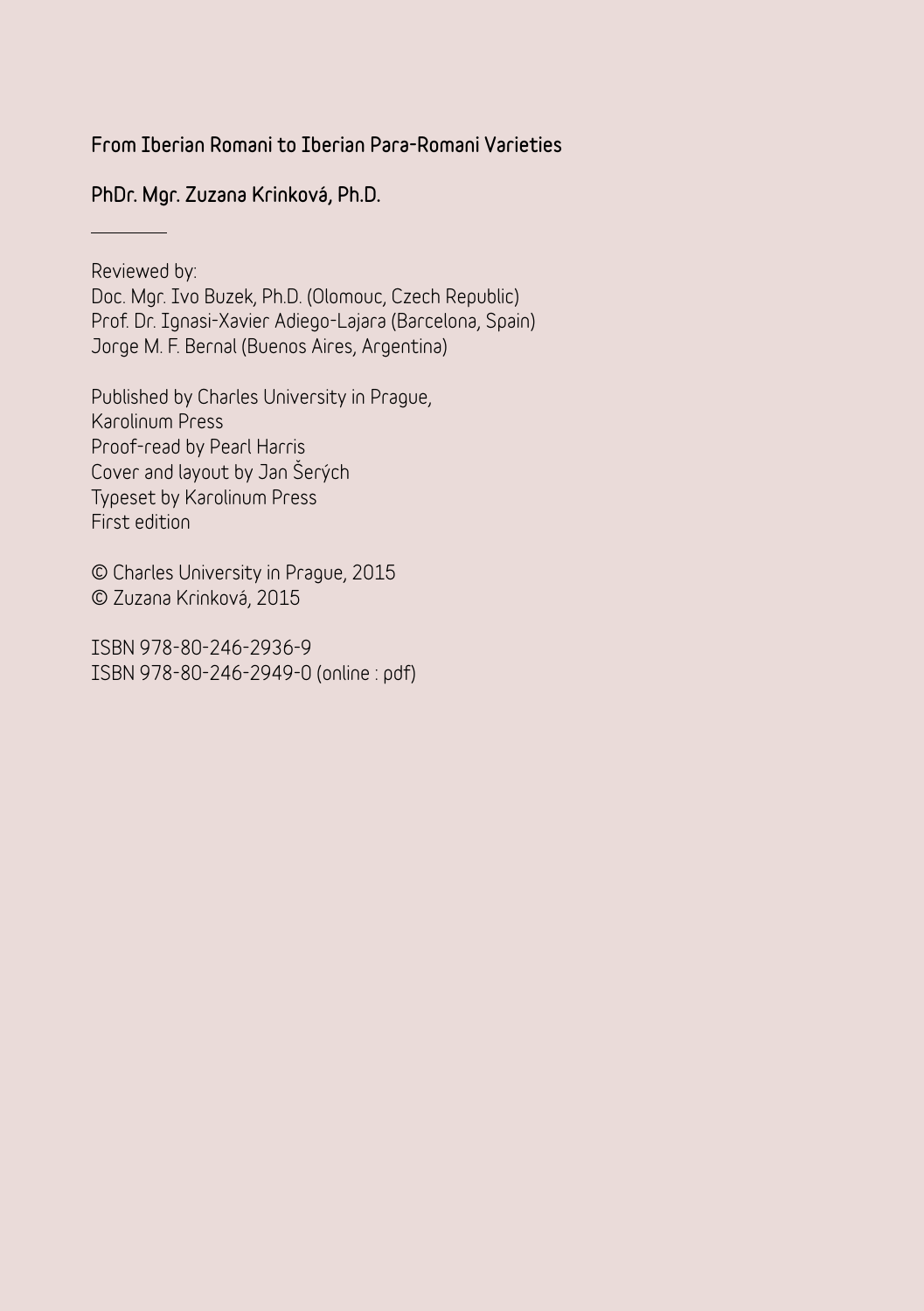

**Charles University in Prague Karolinum Press 2015**

**www.karolinum.cz ebooks@karolinum.cz**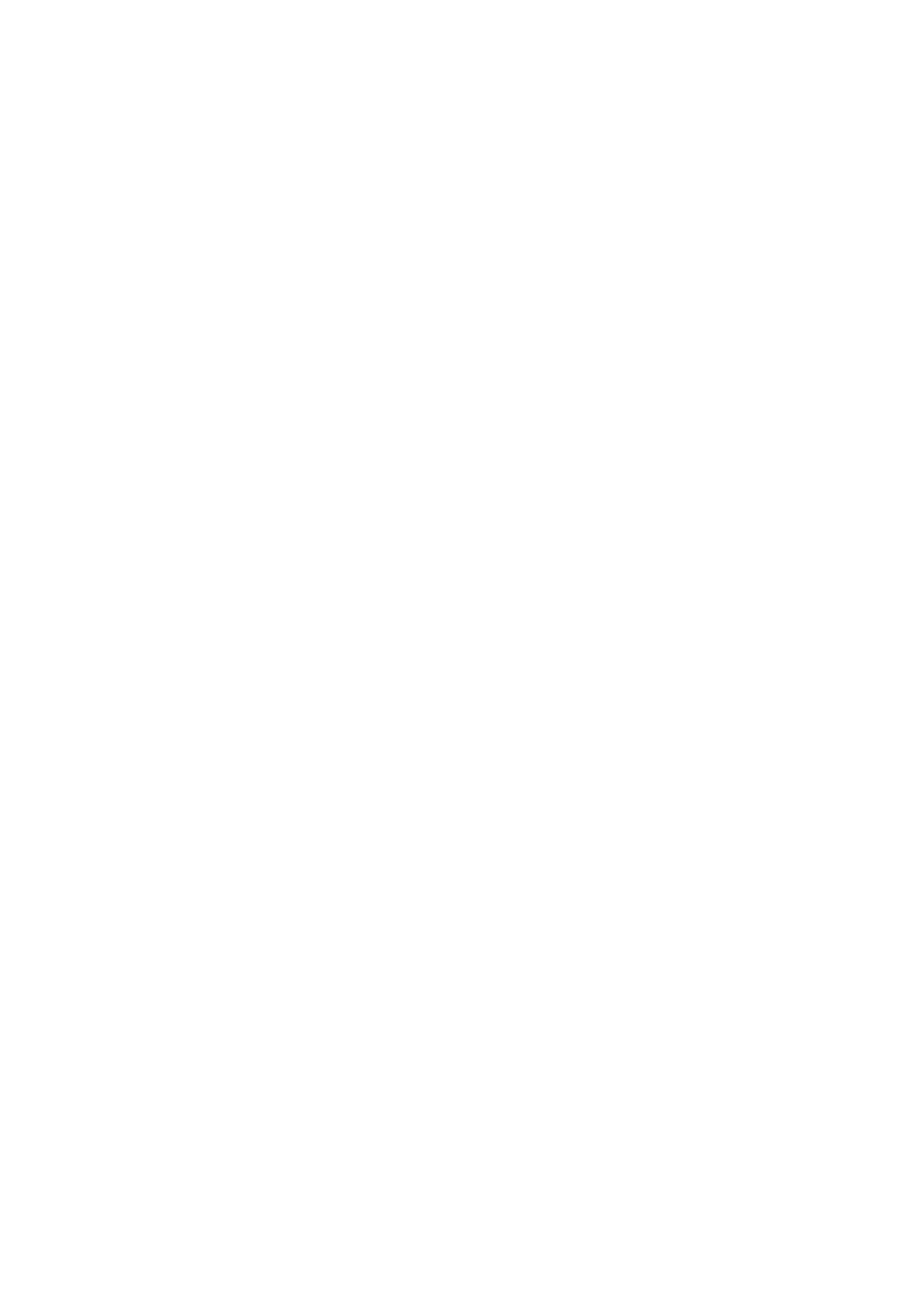# **table of contents**

#### **[introduction](#page-9-0)** –––– **10**

#### **1 [several notes on romani](#page-12-0)** –––– **13**

- 1.1 [Proto-Romani, Early Romani, Common Romani ––––](#page-13-0) **14**
- 1.2 [Classification of Romani Dialects ––––](#page-14-0) **15**
- 1.3 [Para-Romani Varieties ––––](#page--1-0) **21**
	- 1.3.1 [Delimitation of Para-Romani Varieties ––––](#page--1-0) **21**
	- 1.3.2 [Language Structure of Para-Romani Varieties ––––](#page--1-0) **22**
	- 1.3.3 [Genesis of Para-Romani Varieties ––––](#page--1-0) **23**
	- 1.3.4 [Examples of Para-Romani Varieties ––––](#page--1-0) **25**

#### **2 [romani language on the iberian peninsula](#page--1-0)** –––– **27**

- 2.1 [The History of Romani Language in the Iberian Peninsula ––––](#page--1-0) **28**
- 2.2 [Classification of the Iberian Romani Dialect and Diversification of Iberian](#page--1-0)  [Para-Romani Varieties ––––](#page--1-0) **34**
- 2.3 [Present Situation of Iberian Para-Romani Varieties ––––](#page--1-0) **38**
	- 2.3.1 [Caló ––––](#page--1-0) **38**
	- 2.3.2 [Basque Para-Romani ––––](#page--1-0) **40**
	- 2.3.3 [Catalan Para-Romani ––––](#page--1-0) **40**

#### **3 [sources needed when studying caló and other iberian](#page--1-0)  [\(para-\)romani varieties](#page--1-0)** –––– **41**

- 3.1 [Introduction ––––](#page--1-0) **42**
- 3.2 [The Survey of Sources ––––](#page--1-0) **44**
	- 3.2.1 [The Sources Needed when Studying Caló ––––](#page--1-0) **44**
	- 3.2.2 [Sources Needed when Studying Catalan \(Para-\)Romani ––––](#page--1-0) **52**
	- 3.2.3 [The Sources Needed when Studying Basque Para-Romani ––––](#page--1-0) **52**
	- 3.2.4 [The Sources Needed when Studying Brazilian Para-Romani ––––](#page--1-0) **53**

#### **4 [linguistic description of iberian para-romani varieties](#page--1-0)** –––– **55**

- 4.1 [Several Comments on Spelling and Phonetic Transcription ––––](#page--1-0) **56**
	- 4.1.1 [Spelling Peculiarities of Spanish Caló ––––](#page--1-0) **58**
	- 4.1.2 [Spelling Peculiarities of Catalan \(Para-\)Romani ––––](#page--1-0) **60**
	- 4.1.3 [Spelling Peculiarities of Basque \(Para-\)Romani ––––](#page--1-0) **63**
- 4.2 [Phonology ––––](#page--1-0) **63**
	- 4.2.1 [Vowels ––––](#page--1-0) **63**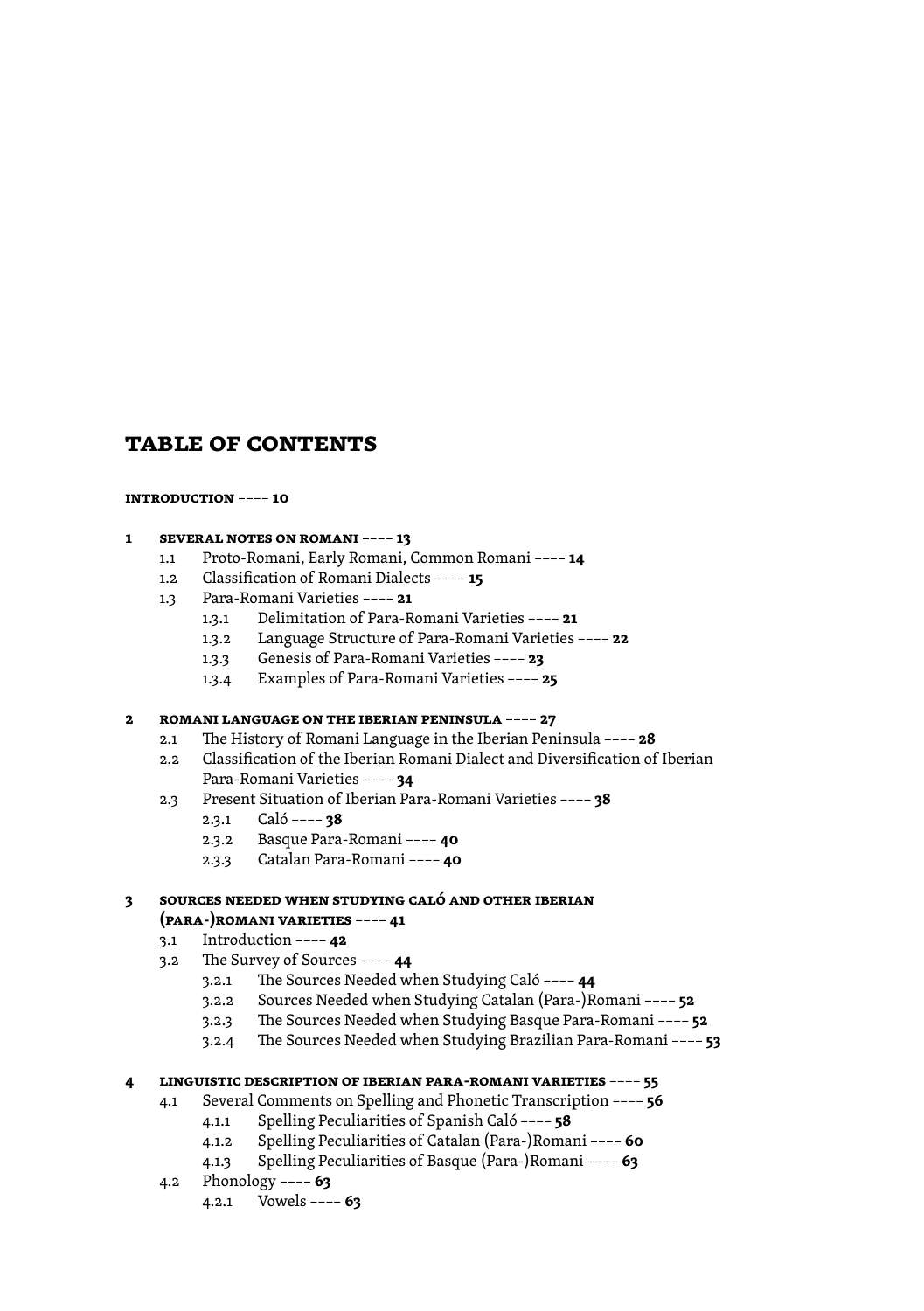- 4.2.2 [Glides and Diphthongs ––––](#page--1-0) **64**
- 4.2.3 [Consonants ––––](#page--1-0) **65**
- 4.2.4 [Sonorants ––––](#page--1-0) **85**
- 4.2.5 [Consonant Clusters –––– 8](#page--1-0)**7**
- 4.3 [Sporadic Sound Changes ––––](#page--1-0) **89**
	- 4.3.1 [Prothesis and Apheresis ––––](#page--1-0) **90**
	- 4.3.2 [Epenthesis ––––](#page--1-0) **93**
	- 4.3.3 [Epithesis ––––](#page--1-0) **96**
	- 4.3.4 [Syncope ––––](#page--1-0) **97**
	- 4.3.5 [Apocope of Consonants and Syllables ––––](#page--1-0) **98**
	- 4.3.6 [Vowel Shifts and Alternations ––––](#page--1-0) **99**
	- 4.3.7 [Consonant Alternations ––––](#page--1-0) **100**
	- 4.3.8 [Metathesis ––––](#page--1-0) **103**
	- 4.3.9 [Substitution of Consonants in Consonant Clusters and in Final Position](#page--1-0)   [of the Word ––––](#page--1-0) **104**
	- 4.3.10 [Palatalisation of /](#page--1-0)*di*/, /*ti*/, /*ni*/, /*li*/ –––– **104**
	- 4.3.11 [Voice Opposition ––––](#page--1-0) **105**
	- 4.3.12 [Gemination ––––](#page--1-0) **106**
	- 4.3.13 [Contamination ––––](#page--1-0) **107**
- 4.4 [Reflection of Romani Morphology in Iberian \(Para-\)Romani Varieties ––––](#page--1-0) **107**
	- 4.4.1 [Nominal Morphology ––––](#page--1-0) **107**
	- 4.4.2 [Verbal Morphology ––––](#page--1-0) **140**
- 4.5 [Several Notes on Syntax ––––](#page--1-0) **159**
	- 4.5.1 [The Noun Phrase ––––](#page--1-0) **160**
	- 4.5.2 [The Verb Phrase ––––](#page--1-0) **162**
	- 4.5.3 [Possessive Construction ––––](#page--1-0) **162**
	- 4.5.4 [Negation ––––](#page--1-0) **162**
- 4.6 [Vocabulary ––––](#page--1-0) **163**
	- 4.6.1 [General Issues of Romani Vocabulary ––––](#page--1-0) **163**
	- 4.6.2 [The Issue of Iberian Para-Romani Vocabulary ––––](#page--1-0) **164**
	- 4.6.3 [Semantic Domains of Inherited Lexicon and their Representation](#page--1-0)   [in Iberian \(Para-\)Romani Varieties ––––](#page--1-0) **165**
	- 4.6.4 [Preserved Loanwords in Iberian \(Para-\)Romani Varieties ––––](#page--1-0) **172**

**[Conclusion](#page--1-0)** –––– **185**

**R[eferences](#page--1-0)** –––– **191**

**R[esumen](#page--1-0)** –––– **199**

**[Index of Languages and Linguistic Terms](#page--1-0)** –––– **205**

**[Appendix: Survey of Romani Etymologies in Iberian \(Para-\)Romani Varieties](#page--1-0)** –––– **209**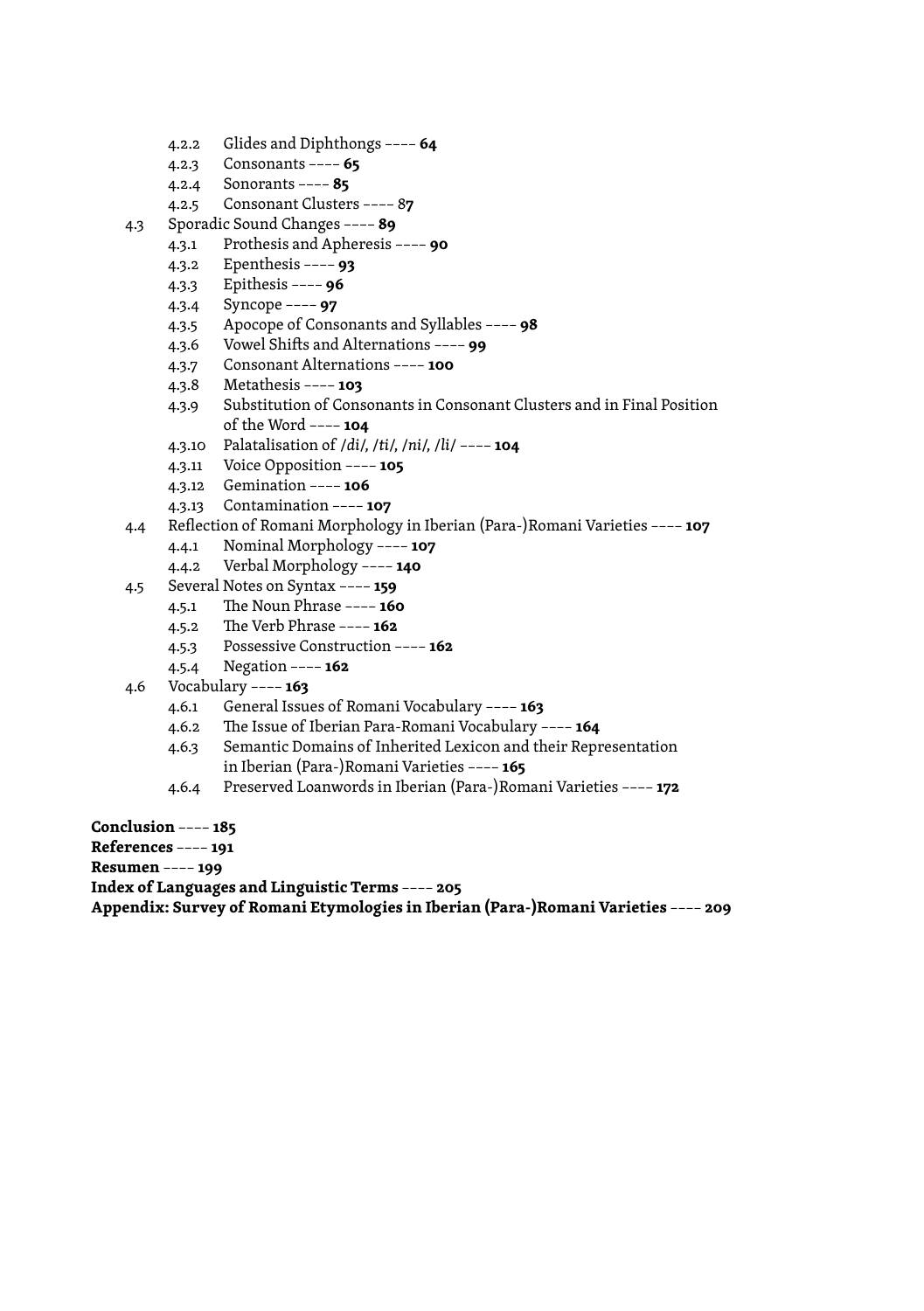# **list of tables and figures**

Table 1. Models of classification of Romani dialects –––– **16** Figure 1. North-South division in Romani dialects –––– **20** Figure 2. Archaic forms of demonstratives in Romani dialects –––– **21** Table 2. Survey of transcription of chosen sounds –––– **57** Table 3. Graphic transcription of chosen phonemes in Romani, Spanish, Catalan and Basque –––– **57**<br>Table 4. Graphic recording of problematic consonants in Catalan (Para-)Romani –––– 62 Graphic recording of problematic consonants in Catalan (Para-)Romani –––– **62** Table 5. Graphic recording of problematic consonants in Basque (Para-)Romani –––– **63** Reconstructed phonemes in Early Romani –––– 65 Table 7. Phonemes in modern Spanish –––– **66** Table 8. Phonemes in medieval Spanish (beginning of the 15<sup>th</sup> century) ---- **66** Table 9. Phonemes in modern Catalan –––– **67** Table 10. Phonemes in modern Basque –––– **67** Table 11. Reconstructed nominal stems in Early Romani –––– **108** Table 12. Agglutinative case markers –––– **113** Table 13. Adjective inflection –––– **116** Table 14. Reconstructed forms of definite article in Early Romani –––– **118** Table 15. Reconstructed deictic and anaphoric expressions in Early Romani –––– **120** Table 16. Reconstructed forms of personal and possessive pronouns in Early Romani –––– **122** Table 17. The forms of personal and possessive pronouns in Common Romani –––– **122** Table 18. Reconstructed interrogative pronouns and adverbs in Early Romani –––– **127** Table 19. Reconstructed indefinite pronouns in Early Romani –––– **128** Table 20. Romani numerals documented in Iberian (Para-)Romani varieties –––– **130** Table 21. Supposed stem types and their perfective markers in Early Romani –––– **142** Table 22. Paradigm of Romani copula –––– **144** Table 23. Supposed person concord markers in Early Romani –––– **147**

Table 24. Reconstructed adaptation of loan verbs in Early Romani –––– **157**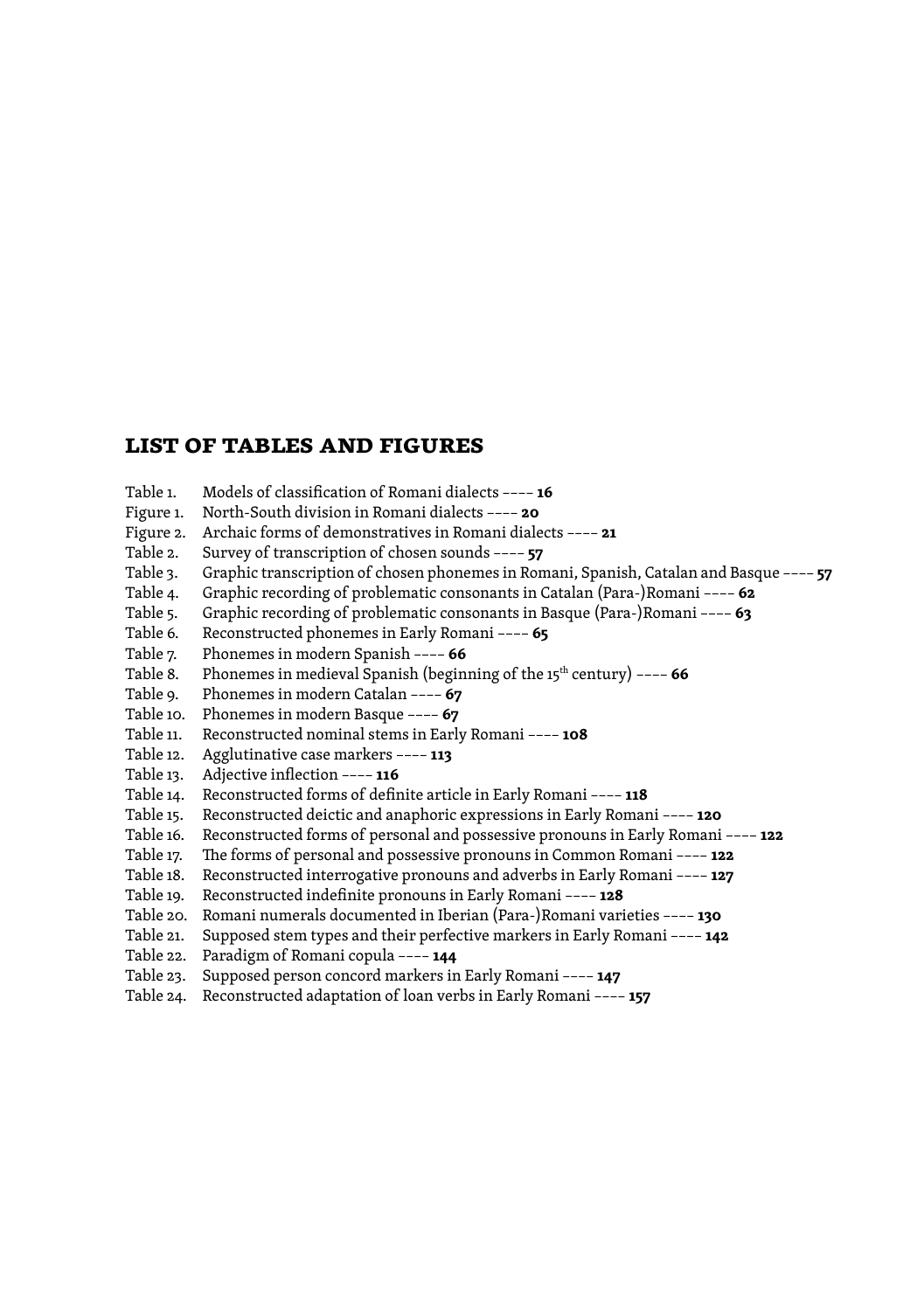# **list of abbreviations**

| ABL          | ablative              | Lom.         | Lomavren       |
|--------------|-----------------------|--------------|----------------|
| <b>ACCUS</b> | accusative            | M            | masculine      |
| ADJ          | adjective             | Maced.       | Macedonian     |
| Arab.        | Arabic                | <b>NOM</b>   | nominative     |
| Balarus.     | Belarussian           | OBL          | oblique        |
| Basq         | Basque (Para-)Romani  | OIA          | Old Indo-Aryan |
| Basq.        | Basque                | PART         | participle     |
| Bulg.        | Bulgarian             | Per.         | Persian        |
| C            | consonant             | PL           | plural         |
| Cat          | Catalan (Para-)Romani | Pol.         | Polish         |
| Catal.       | Catalan               | Port.        | Portuguese     |
| Cr.          | Croatian              | Rom.         | Romani         |
| Cz.          | Czech                 | Roman.       | Romanian       |
| DAT          | dative                | Rus.         | Russian        |
| Domar.       | Domari                | Serb.        | Serbian        |
| F            | feminine              | SG           | singular       |
| Fr.          | French                | Sk.          | Slovak         |
| GEN          | genitive              | Sl.          | Slovenian      |
| Germ.        | German                | Slav.        | Slavic         |
| Gr.          | Greek                 | Span.        | Spanish        |
| Hind.        | Hindi                 | <b>SUBST</b> | noun           |
| Hung.        | Hungarian             | Tur.         | Turkish        |
| Ind.         | Indian                | Ukr.         | Ukrainian      |
| <b>INSTR</b> | instrumental          | V            | vowel          |
| LOC          | locative              |              |                |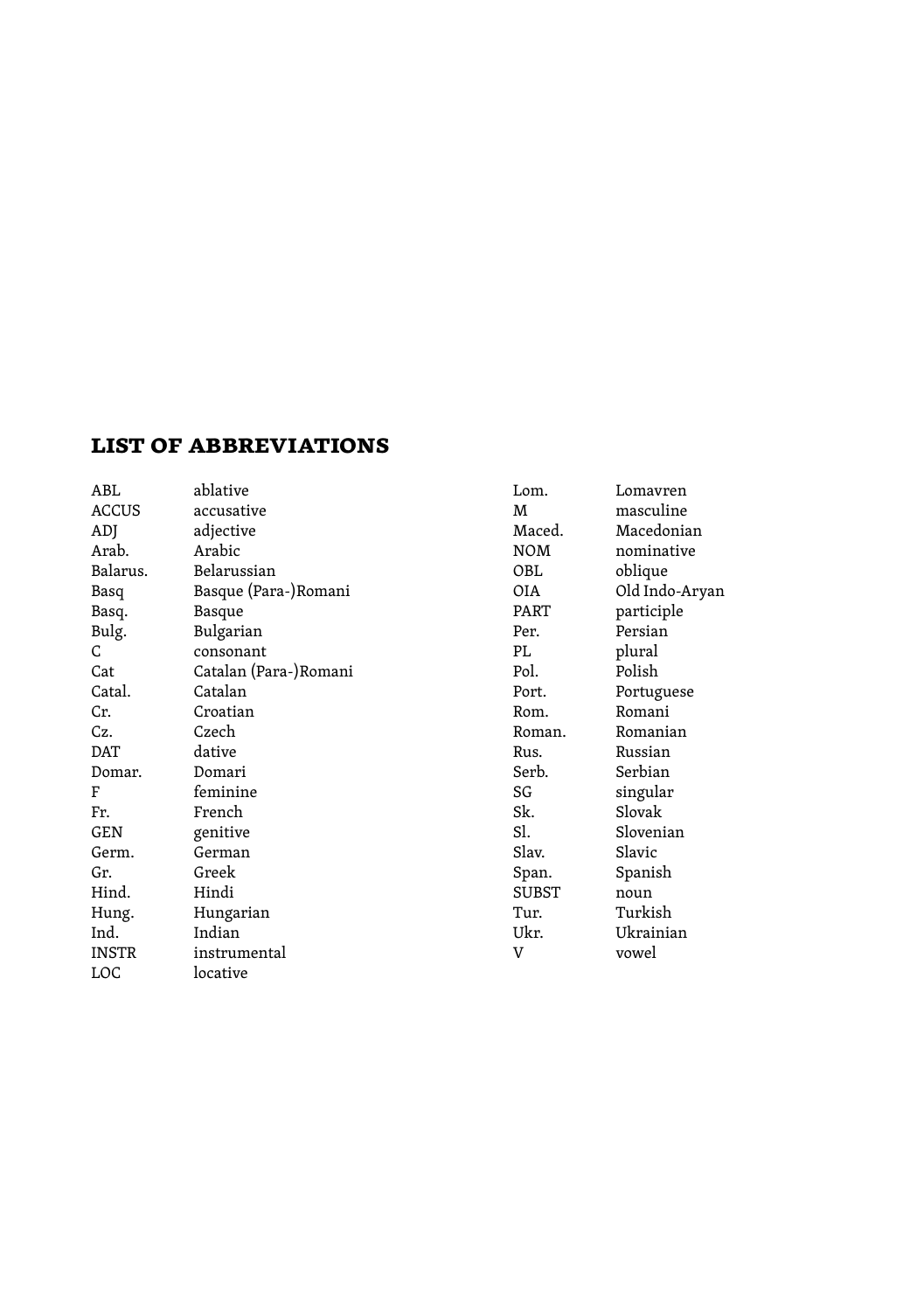Majarados sinareis, pur sangue aborrecieren os manuces, y sangue buchararen de junos, y sangue curararen, y chibaren abrí o nao de sangue, como choro, por o Chaboro e manu.

*Embéo e Majaró Lucas, 6:22*

Blessed are ye, when men shall hate you, and when they shall separate you from their company, and shall reproach you, and cast out your name as evil, for the Son of man's sake.

*Gospel according to St. Luke, 6:22*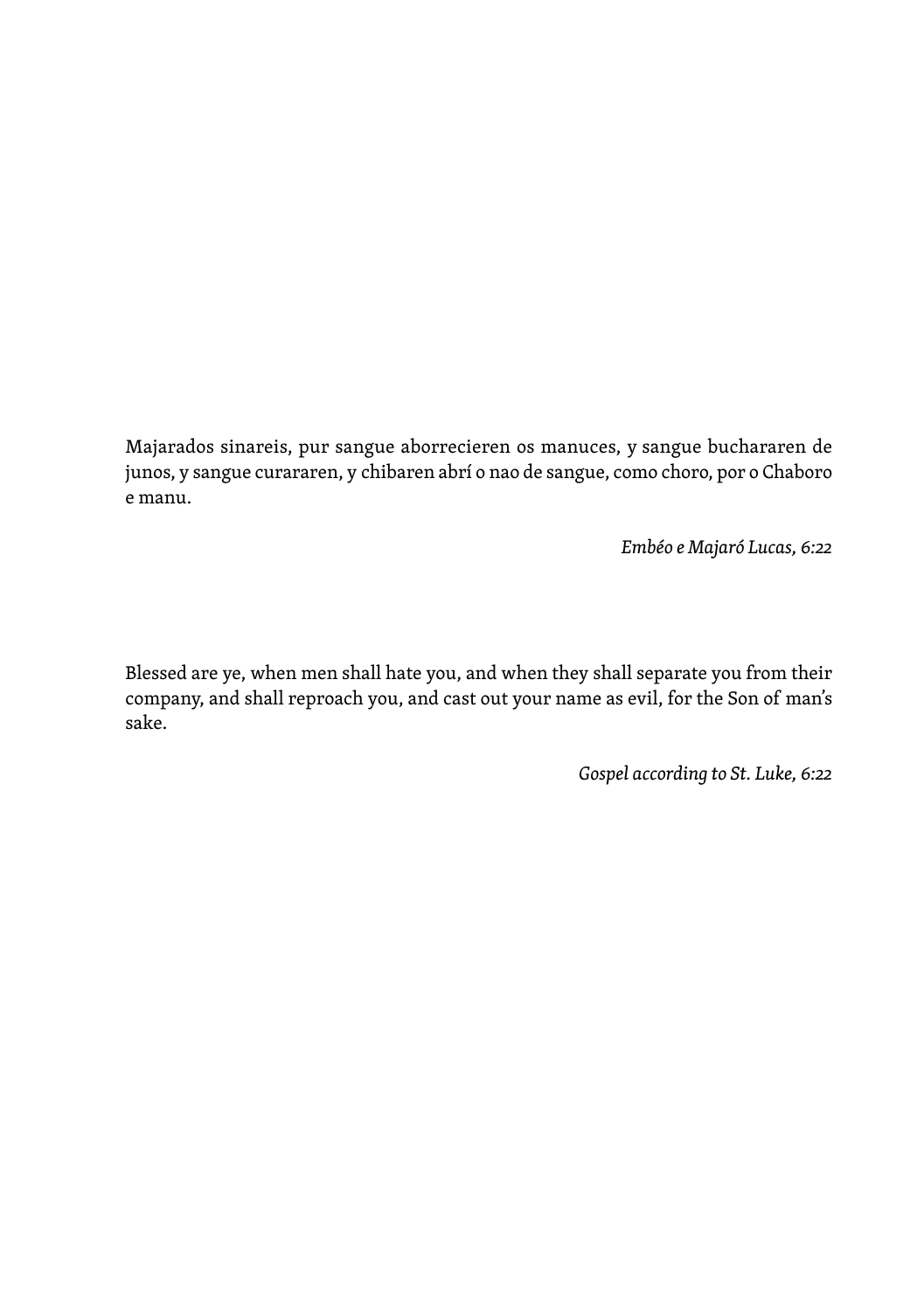## <span id="page-9-0"></span>**introduction**

The incentive to write this work came quite by accident several years ago in Valencia when I was scrolling through a dictionary of Spanish argot, in which several words strikingly resembled colloquial expressions I knew from Hungarian. This similarity intrigued me and two years later a sociolinguistically oriented thesis emerged, dealing with a comparison of the occurrence of words of Romani origin in contemporary colloquial Spanish and Hungarian. Of course the work required me to become familiar with at least the basics of the Romani history and language, which I did in the form of self-study. The issue began to intrigue me so much that I decided to continue the idea and pursue a deeper study of the Iberian Romani language, especially Spanish Caló and its influence on the Spanish language. This resulted in the PhD thesis entitled *Mutual contact of Romani, Spanish and other languages of the Iberian Peninsula* (Krinková 2013b), on which this book is largely based.

I am fully aware that my interest in Iberian Romani, Caló and language contact is far from ground-breaking. This work builds on a number of scientific publications, both from Spanish (C. Clavería, currently I.-X. Adiego and others) and also from leading European contemporary linguists dealing with Romani, such as N. Boretzky and P. Bakker. In the Czech Republic, the issue of *Gitanisms* and dictionaries of Caló are dealt with by I. Buzek (e.g. *La imagen del gitano en la lexicografía española*, 2010). An overview of the available resources on Iberian Para-Romani varieties is provided in a separate chapter.

The works to which I refer are mainly articles or partial studies only dealing with selected issues of the relevant theme. However, unlike the aforementioned works, this book provides the first systematic and comprehensive processing of the grammar and vocabulary of Iberian Romani and Para-Romani varieties.

At the forefront of my interest are varieties of Romani that developed in the Iberian Peninsula after the arrival of the Roma in the 15<sup>th</sup> century. To describe these variants, I have used extensive linguistic material (in particular, dictionaries and secondary sources on Iberian Para-Romani), from which I was able to extract a large amount of Romani etymology. Due to my Hispanic qualifications, I focus in particular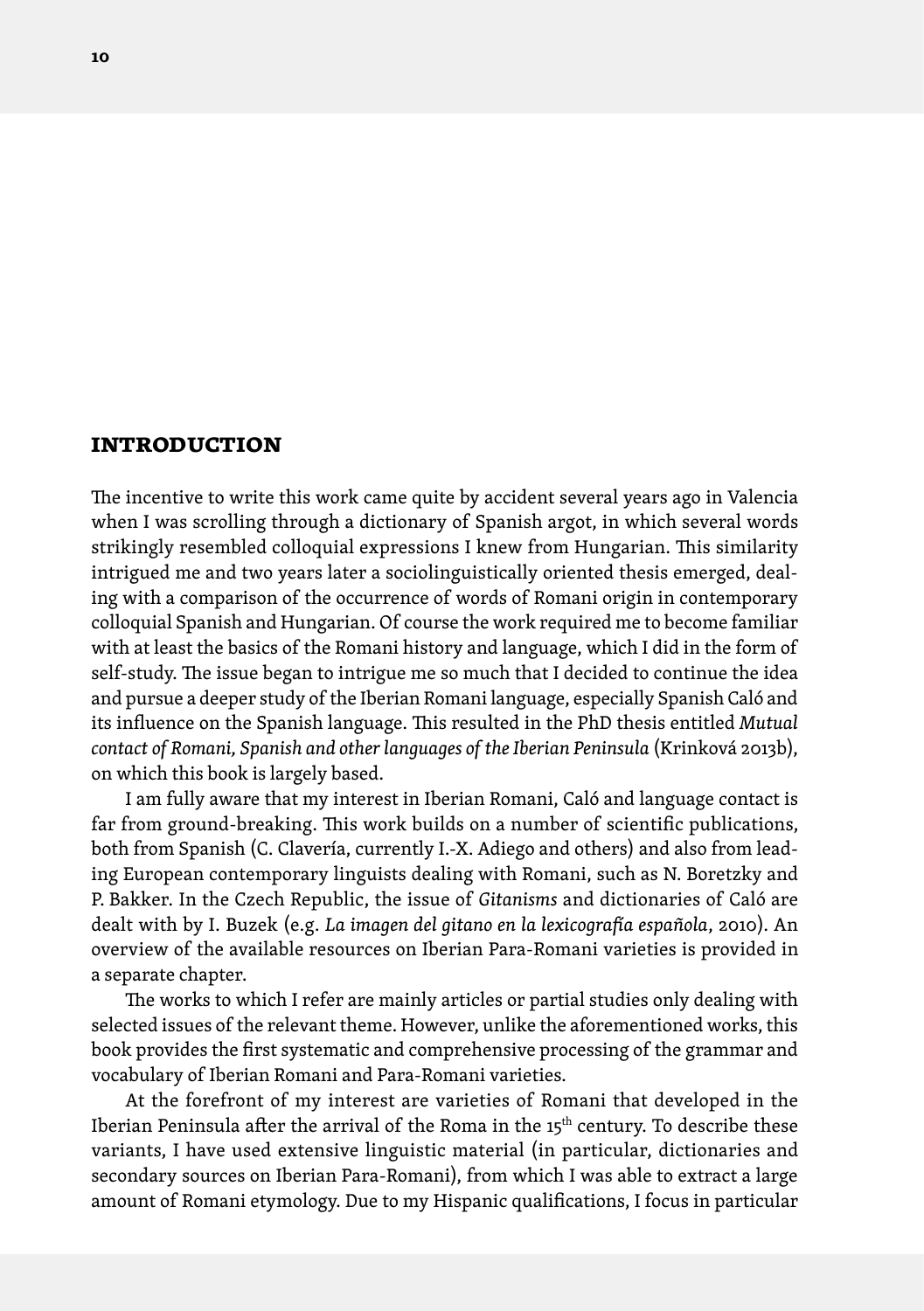on Spanish Caló; however, I also deal with other varieties, mainly Catalan and Basque Para-Romani. At times I also mention Brazilian Para-Romani, but do not go into too much detail about it in this work, preferring to refer interested readers to other literature. On the contrary, I pay great attention to a variant documented in Portugal which clearly derives from Southern Spanish Caló. Quite apart from my interest, there are the inflectional Romani dialects, which arrived in Spain with the more recent waves of Roma immigration during the 19<sup>th</sup> and 20<sup>th</sup> centuries.

The first chapter aims to briefly introduce the reader to the issues of the Romani language and Romani linguistics. Unless otherwise stated, I refer here mainly to the introduction to Romani linguistics given by Matras (2002). I clarify certain terms later used (e.g. the term 'Para-Romani'), and point out the problem areas of contemporary Romani studies which are crucial to this work (e.g. reconstruction of Early Romani, classification of Romani dialects).

My primary hypothesis is that the Roma people brought the Romani dialect to the Iberian Peninsula in the  $15<sup>th</sup>$  century. This dialect, from the current point of view, is quite conservative, and we can assume that in many respects it was not very different from the (reconstructed, undocumented) phase of so-called 'Early Romani'. Subsequently, I look at phonological, morphological, syntactic and lexical developments from this archaic inflectional Iberian Romani to the Para-Romani varieties.

In the chapter on Phonology, I characterise the phonetic development of all three of the aforementioned forms of Iberian Para-Romani varieties. I also focus on some as yet unknown or only partially described phenomena (e.g. the development of sibilants and nasalisation). The chapter on Phonology also includes the issue of spelling in Iberian Para-Romani, whose peculiarities can often lead to misinterpretation of the information contained in source material. I also place emphasis on the contact with Spanish and other languages and language variants of the Iberian Peninsula. This language contact has been occurring since the  $15<sup>th</sup>$  century; for this reason, I take into account not only the current condition of contact languages but also their diachronic evolution, which is particularly important for the phonological subsystem of Iberian Para-Romani varieties.

The chapter devoted to a description of the remnants of the Romani morphological subsystem is quite extensive, due in particular to the fact that Romani morphology is described only very marginally or not at all in the works of Iberian Para-Romani, because for the most part it is no longer productive. In my opinion, however, lexicalised remnants of archaic Romani morphology provide very valuable information, not only for the reconstruction of the inflectional Iberian dialect, but also for the reconstruction of the development of Romani as a whole.

In the chapter on Vocabulary, I deal with the Indian vocabulary and pre-European loanwords, I also pay particular attention to loanwords from the Greek and Slavic languages.

At this point, I would like to thank the people without whom this work would not have been possible, or at least not in its current form. I would firstly like to mention my colleagues from the Faculty of Arts, Charles University, Associate Professor of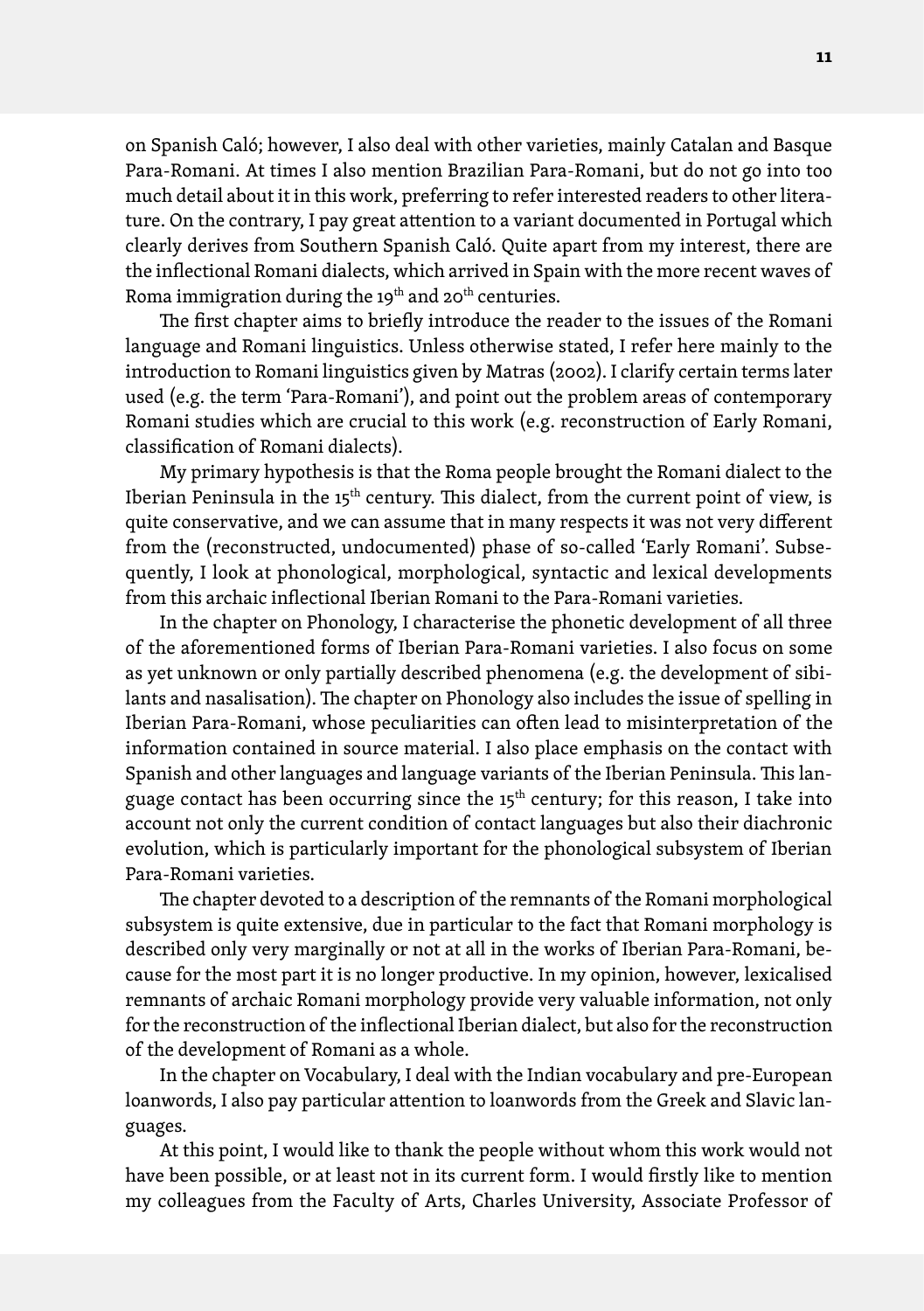Hispanics, Dr Petr Čermák, PhD, Professor Dr Bohumil Zavadil, CSc for their longtime support during my studies and Dr Viktor Elšík, PhD, expert on Romani, for his precious advice. My other thanks belong to the reviewers: Dr Ivo Buzek, PhD, Associate Professor of Hispanics from the Faculty of Arts, Masaryk University in Brno, Dr Ignasi-Xavier Adiego, Full Professor of Indo-European Linguistics from the University of Barcelona and José M. F. Bernal, President of AICRA (Asociación Identidad Cultural Romaní de Argentina). Further I thank Pearl Harris for the revision of the English text. I am also grateful to my husband, Ondřej Krinke, especially for his patience during the creation of this work. I also want to thank my parents, Helena and Michal Čenger, and my sister, Helena Charles, for their long-term support and assistance in looking after my young son.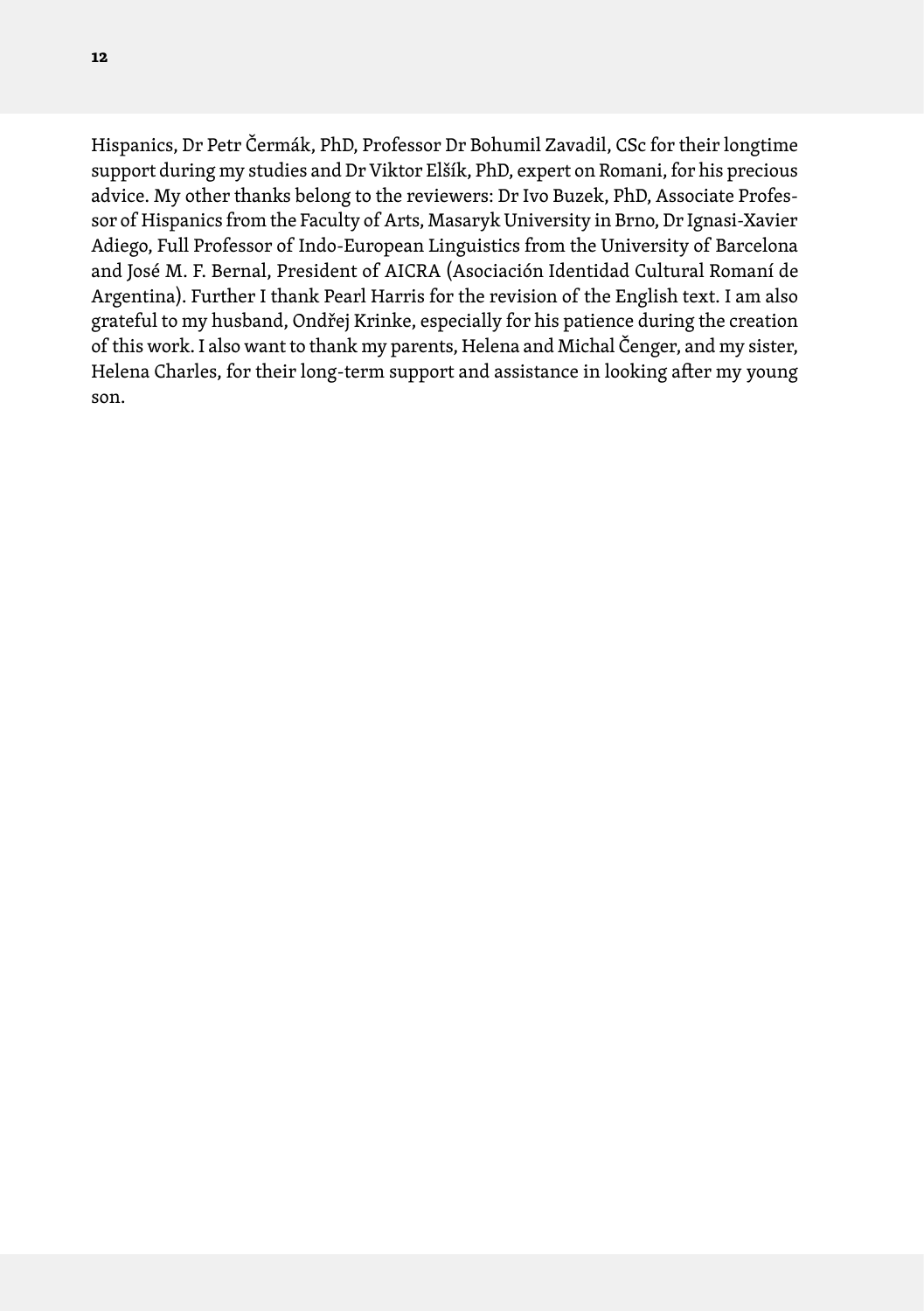<span id="page-12-0"></span>**1. several notes on romani**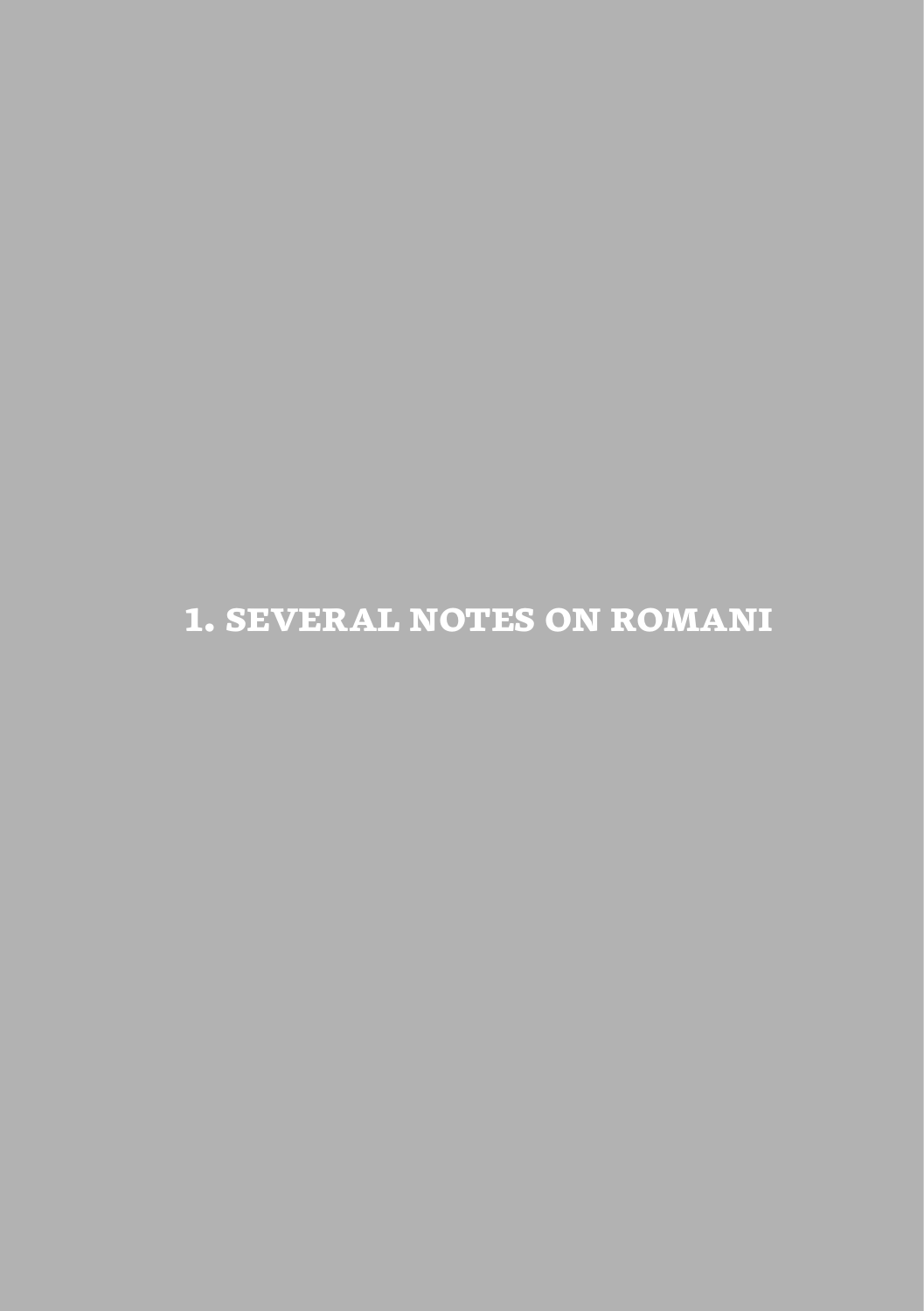# <span id="page-13-0"></span>**1.1 proto-romani, early romani, common romani**

Contemporary Romani dialects contain a series of conservative and innovative features due to which Romani differs from other modern Indo-Aryan languages, including Indian languages in the diaspora. The entirety of these development features is reflected in the first development phase of Romani as an independent language, which is known as Proto-Romani (cf. Matras 2002; Elšík 2006). Proto-Romani dates to the period when it distinctly diversified itself from other related languages. Nevertheless it is difficult to establish exactly when this happened since no written documentation of this phase has been discovered so far. When reconstructing it is necessary to make use of a comparison of related words of old Indo-Aryan languages and their modern Indian successors in the region of India and in the diaspora with present-day Romani dialects. Romani shares a part of language changes with the other languages in the territory of India; some changes are shared by Romani and Indian languages in the diaspora (e.g. Domari or Lomavren) and other changes are typical only for Romani.

As an example of the reconstruction of the Proto-Romani form there is an oblique case of the demonstrative SG.M \**otas* > *oles*, SG.F \**ota* > *ola*, even though the forms *oles* and *ola* have been preserved only in a few Romani dialects. The reconstructed forms can be however supported by other proofs: 1) they appear in a more recent form as *od-oles*, *od-ola*, 2) they survive in the contracted form *les*, *la* in oblique case of the pronoun of 3SG, 3) they correspond with the Domari demonstratives SG.M *oras*, SG.F *ora* and 4) the old Indian demonstrative stem *t*- is well attested and the change of the old Indian /t/ > /l/ (/t/ > /r/ in Domari) is regular.

Another phase, and much better documentable, is Early Romani (cf. Matras 2002; Elšík 2006). It is characteristic due to its adoption of productive Greek morphology (called athematic or xenoclitic morphology) applied mainly to loanwords and other structural innovations drawing from contact with Greek, such as the emergence of the preposed definite article.<sup>1</sup> Early Romani is not documented in the written form;

<sup>1</sup> Fraser (1998) states that in the Greek speaking territory some significant phonetic changes occurred: stem *m*  turned to *v* (Sanskrit *nāman* > *nav*), initial and stem *h* turned to *j* or *v* (Sanskrit. *hásta* > *vast*). Romani was also enriched by means of the phoneme *f* in Greek loanwords (such as *karfin*).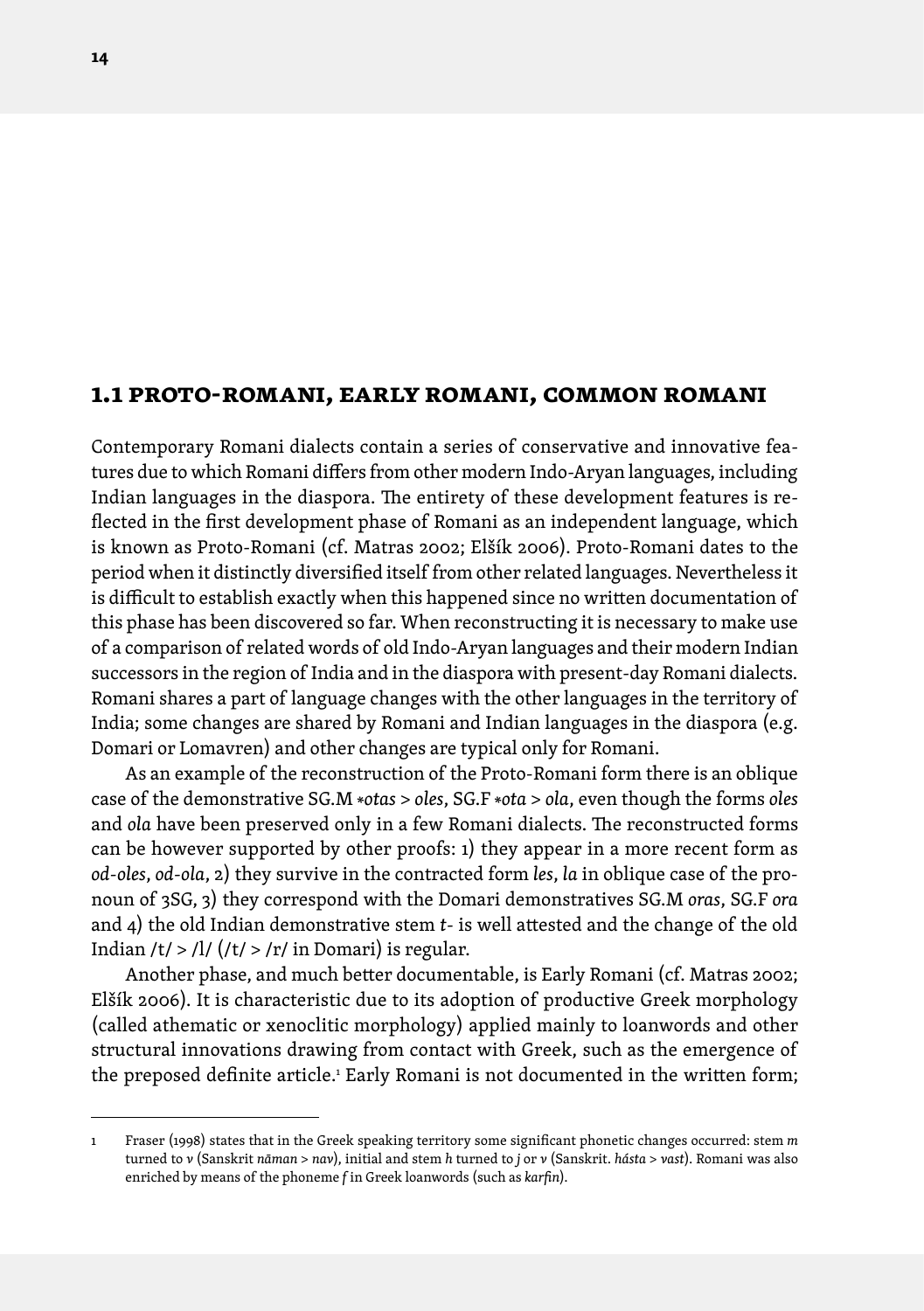<span id="page-14-0"></span>however its birth dates back to the Byzantine period of around the 10<sup>th</sup> or 11<sup>th</sup> century. The period of Early Romani ends with a rise in the present dialects and their dispersal in Europe and it is dated on the basis of hints in historical sources to the  $14<sup>th</sup>$  century. The Early Romani forms are conservative structures that have survived so far only in some dialects.

A good example of an Early Romani structure is a set of demonstratives *adava/ akava*. These forms are recorded both in the most western Romani dialect in Wales and in one of the most eastern dialects, Southern Balkan Arli (and, as I state further on, also in Iberian Romani). In other contemporary dialects we may find simplified and reduced forms such as *dava/kava* or *ada/aka* or innovative forms such as *kado/ kako*.

In Early Romani we may in phonology assume a phoneme/ř/ (e.g. in the word *řom* 'Rom') the phonetic quality of which is unknown. It could also be the uvular/R/ which has survived so far e.g. in Kelderaš Romani or the Proto-Romani retroflex /ḍ/ > /\*ḷ, \*ṛ/ (cf. Indo-Aryan *ḍom*). In many Romani dialects then this /ř/ has merged with /r/.

One of the most important tasks that contemporary comparative Romani dialectology has to face is to state which elements from present-day Romani dialects can be dated to the period of Early Romani or even Proto-Romani. On the other hand it may seem that many forms and structures have been carried over from the Early Romani period in an almost unchanged form, since they are shared by most of the dialects. In this work, I shall refer to these forms as representing Common Romani (cf. Matras 2002). It is, for example, the numeral *oxtó* 'eight' (from Greek *oxtó*) which is only in a few dialects changed to *ofto*.

### **1.2 classification of romani dialects**

The problem of classification of Romani dialects is considerably complex. Members of the Roma ethnic groups live not only in different parts of Europe, but also in the Near East, Central Asia, America etc. The Roma settlement in Europe is uneven and it does not make a language continuum in the right sense of the word. Whereas in some regions there is a high density of the Roma population and we may find in one state a great number of Roma groups which differ regarding language and culture (e.g. the Balkans and Central Europe), other regions are relatively homogeneous and the concentration of the Roma ethnics is lower here (e.g. Western Europe). In addition some Roma subgroups do not speak Romani.

When classifying Romani dialects it is necessary to especially take into account Roma migration, contact with surrounding languages and also contact among particular Roma subgroups. Roma migration into Europe started from the Balkans in the 14<sup>th</sup> and 15<sup>th</sup> centuries and has been in operation to a greater or lesser extent till now. The Roma population has always been in contact with the language of the surrounding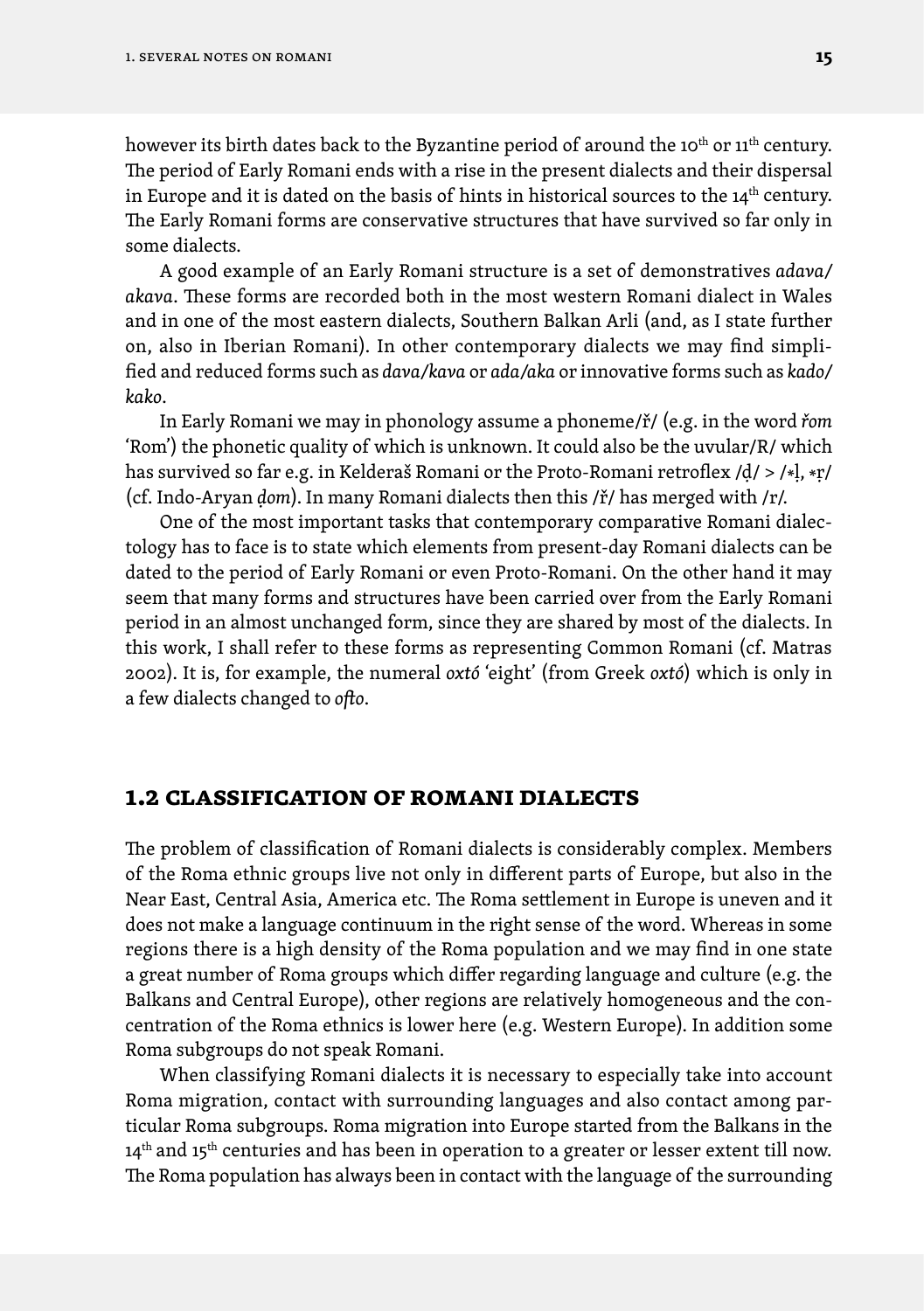population of the region they have lived in. This contact with the majority population was then a source of lexical loanwords and structural innovations in all language levels.

It is necessary to note that many linguists dealing with Romani did not include in their classification the Iberian varieties of Romani (respectively also other Romani dialects of the peripheral areas). Iberian Romani is according to Boretzky and Igla (1991), Bakker and Matras (1997) classed into the Northern branch which is however very diversified.

As a better illustration here I present a table of the geographical classification of Romani dialects<sup>2</sup> with brief characteristics of the main branches.

| Supergroup | Group              | Subgroup     | <b>Localisation and Nomenclature</b>                                               |  |
|------------|--------------------|--------------|------------------------------------------------------------------------------------|--|
| Northern   | British (BR)       |              | Wales (Kåle), †England, Scotland<br>(Romaničela)                                   |  |
|            | North Western (NW) | Scandinavian | Finland, Sweden (Kaale); †Estonia,<br>†Denmark, †Norway, †Sweden                   |  |
|            |                    | Sinti        | Germany, Austria, Czechia, Italy etc.<br>(Cinti, Sinti); France (Manuš)            |  |
|            | North Eastern (NE) | Western      | Poland                                                                             |  |
|            |                    | Eastern      | Lithuania, Latvia, Estonia, Ukraine:<br>Podolia, Russia                            |  |
|            | Iberian            |              | †Spain, †Portugal, †Brazil (Kale);<br>Basque Country (Errumantxela)                |  |
| Central    | North Central (NC) | Western      | †Czechia, West, Slovakia                                                           |  |
|            |                    | Eastern      | Central and Eastern Slovakia,<br>Southern Poland, Western Ukraine,<br>Transylvania |  |
|            | South Central (SC) | Northern     | Southern Slovakia, Northern Hungary                                                |  |
|            |                    | Vend         | SW Hungary, Eastern Austria,<br>NW Slovenia                                        |  |

*Table 1. models of classification of Romani dialects*

<sup>2</sup> The table makes use of a handout for the course of V. Elšík *Romské dialekty: dialektologie*. Accessible at://ling .ff.cuni.cz/lingvistika/elsik/ho/DR02\_Handout.pdf.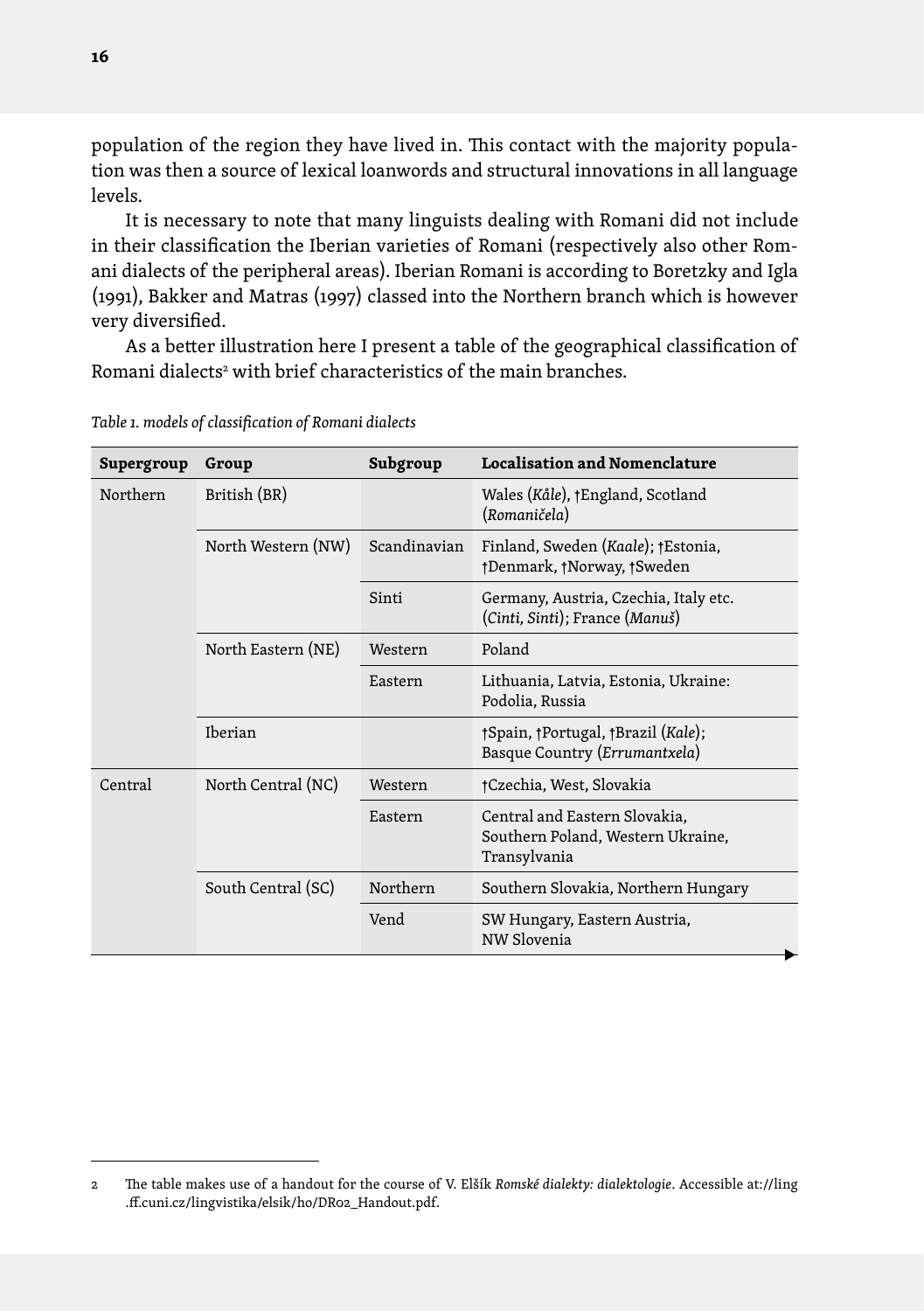| Supergroup | Group                  | Subgroup         | <b>Localisation and Nomenclature</b>                                                                                                       |  |
|------------|------------------------|------------------|--------------------------------------------------------------------------------------------------------------------------------------------|--|
| Balkan     | Slovenian (SL)         |                  | Slovenia, Italy                                                                                                                            |  |
|            | Apennines (AP)         |                  | S. Italy                                                                                                                                   |  |
|            | South Balkan (SB)      | Northern<br>Arli | Serbia, Kosovo: Prizren, N. Macedonia:<br>Skopje, Kumanovo (Arlija)                                                                        |  |
|            |                        | Southern<br>Arli | S. Macedonia: Prilep, N. Greece:<br>Florina, Kardica (Arlija)                                                                              |  |
|            |                        | Sepeči           | Greece: Volos, Turkey: Izmir (Sepečides)                                                                                                   |  |
|            |                        | Epiros           | Greece: Epiros (Romacila)                                                                                                                  |  |
|            |                        | Erli             | Bulgaria: Cerovo (Cocomaňa),<br>Sofia (Erlides), Velingrad (Yerlides),<br>Varna (Bugurdžides) etc.                                         |  |
|            |                        | Ponti            | Romania, Moldavia (Ursara), Krym,<br>S. Russia, Georgia (Kirimitika)                                                                       |  |
|            |                        | Iranian          | N. Iran (Zargari)                                                                                                                          |  |
|            | North Balkan (NB)      | Western          | Kosovo (Bugurdžides), Macedonia (Kovača)                                                                                                   |  |
|            |                        | Kalajdži         | Bulgaria:, Vidin, Montana, Pazardžik<br>(Kalajdžides), Romania (Spoitori)                                                                  |  |
|            |                        | Central          | Bulgaria: Sliven (Nange)                                                                                                                   |  |
|            |                        | Drindara         | Bulgaria: Sliven (Muzikantska),<br>Šumen (Drindara)                                                                                        |  |
|            |                        | Xoraxane         | Bulgaria: Kaspičan (Xoraxane),<br>Varna (Gadžikane)                                                                                        |  |
| Vlax       | Northern Vlax<br>(NVL) | Lovari           | Transylvania, Hungary (Lovara),<br>Slovakia, Czechia, Austria, Poland,<br>Norway etc. (Čurara, Kherara etc.)                               |  |
|            |                        | Kelderaš         | Romania, Serbia, Bulgaria, Russia,<br>Sweden, France, America etc.                                                                         |  |
|            | Southern Vlax (SVL)    | Northern         | Romania (Rakarenge), Vojvodina (Rabešte)                                                                                                   |  |
|            |                        | Gurbet           | Yugoslavia: Srem, Bačka, Bosna, Srbsko,<br>Kosovo (Gurbeti), Monte Negro (Dasikane),<br>Italy (Xoraxane), Macedonia (Džambaza),<br>Albania |  |
|            |                        | Southern         | Bulgaria: Velingrad (Rešitare), Greece<br>(Filibidžija, Kalpazea etc.)                                                                     |  |
|            |                        | Eastern          | Bulgaria: Lom, Vidin (Cocomaňa),<br>Sindel (Kalburdžudes), Varna (Kalajdžides),<br>Turecko (Laxi) atd.                                     |  |
|            | Ukrainian (UK)         |                  | Eastern Ukraine (Servi atd.)                                                                                                               |  |
|            | Cerhara (CE)           |                  | Transylvania, Hungary (Cerhara, Gurvara)                                                                                                   |  |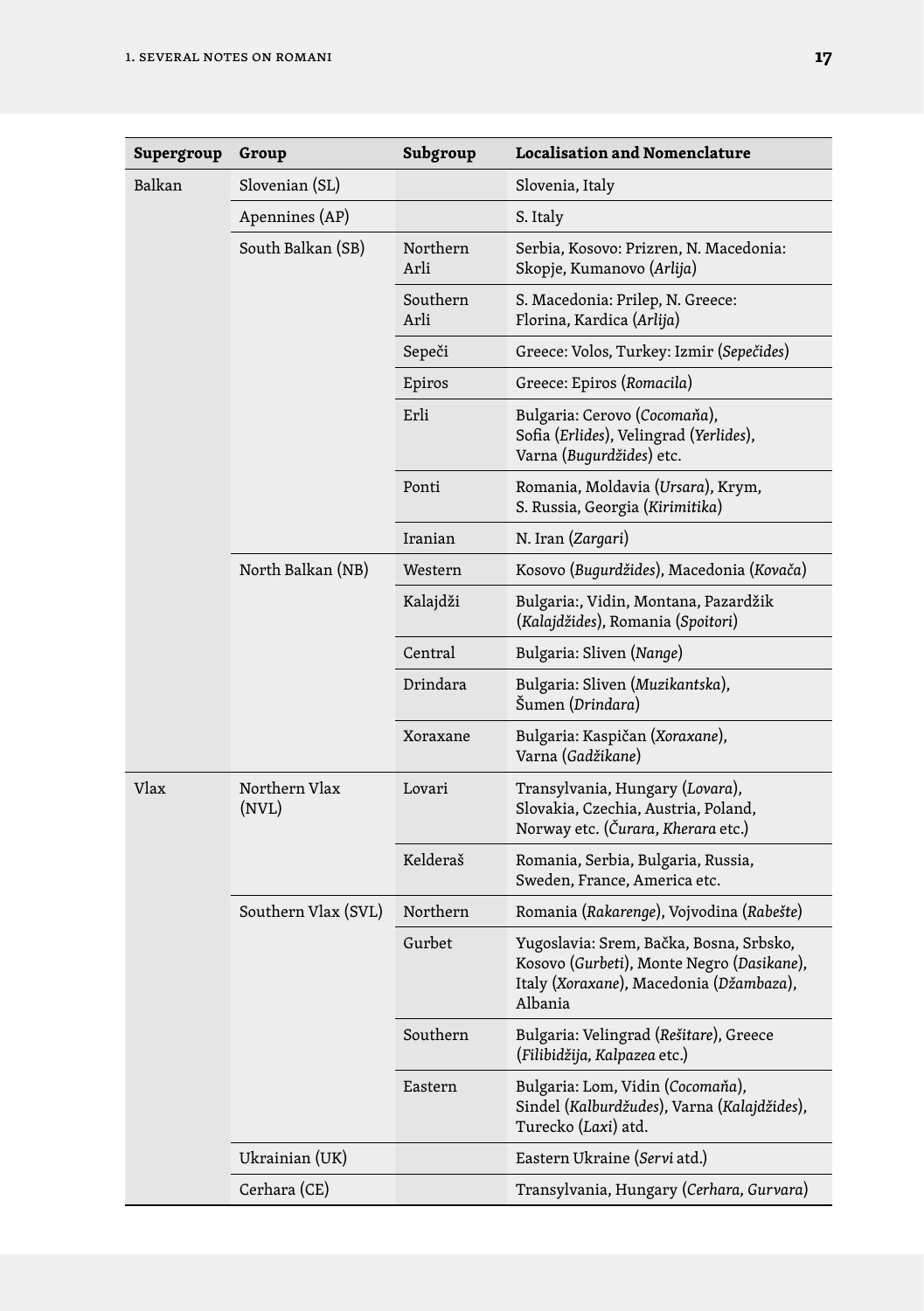For the dialects of the Balkan branch a strong Greek influence is evident which survived much longer than in the dialects that left the Balkan; further on there is also the Turkish influence. Many speakers of Balkan dialects are Muslims and many have an active command of Turkish. Dialects can be found among others also in the region of Greece, Serbia, Macedonia, Albania, Kosovo and Bulgaria. The speakers of the dialects of the Balkan branch, especially *Arli* can be found also in Western Europe where they emigrated between the 1960s and 1990s.

Vlax (Olah) branch is probably the most prominent of the Romani dialects, if we take into account the number of speakers, geographical classification and the vast documentation. This group was probably born in the Romanian speaking region. Vlax dialects do share a strong influence of Romanian on the vocabulary, phonology and adopted morphology and a number of internal innovations. During the course of history there have been several migration waves of Vlax Roma people from Romanian principalities; the most significant one is connected with the abolishment of serfdom in Romania and it lasted till the second half of the 19<sup>th</sup> century. Some dialects have been strongly influenced by Hungarian (Lovara). Vlax dialects can be found in many parts of Europe, especially in the region of Romania, Hungary, Bulgaria, the former Yugoslavia and Turkey. Northern The Vlax group is spread throughout Western Europe and also throughout Central Europe.

The Central branch form the dialects found in the Central European region. The Northern Central one is East Slovakian Romani, which is at present the most widespread Romani dialect in Czech Republic. Southern Central dialects embody a strong influence of Hungarian.

Other dialects are usually classed within the Northern branch. The North Western group are the Sinti-Manuš dialects which were probably born in the German speaking territory and which show a strong influence of German and share a lot of innovations. These dialects are related to dialects in Scandinavia. The North Eastern group are the dialects in the region of Poland, the Baltic region and northern Russia that also makes a coherent dialectical group. Relatively isolated are the dialects of the British and Iberian group that have become largely extinct and their remains have survived in the form of a special lexicon.

In the Northern branch there are many archaisms and some innovations to be found, some of which we may also find in the Iberian varieties of Romani. Specific sociolinguistic strategies are typical for the Northern branch. There is a substitution of the ethnic term Roma with another ethnonym (*Kale*, *Manuš*, *Sinti*, *Romaničal*), making of special Romani toponyms, use of nominalised genitives when creating new words (as an alternative for loanwords) and, also, the fact that the dialects of this branch are often replaced with Para-Romani varieties (see further). These features can be explained by means of a social and geographical isolation of groups and their dependence upon Romani as a secret language.

In this work I follow a relatively recent classification of dialects from a geographical-historical perspective as described by Matras (2005). The classification is based upon a premise that the borders in between particular dialects are not absolute – based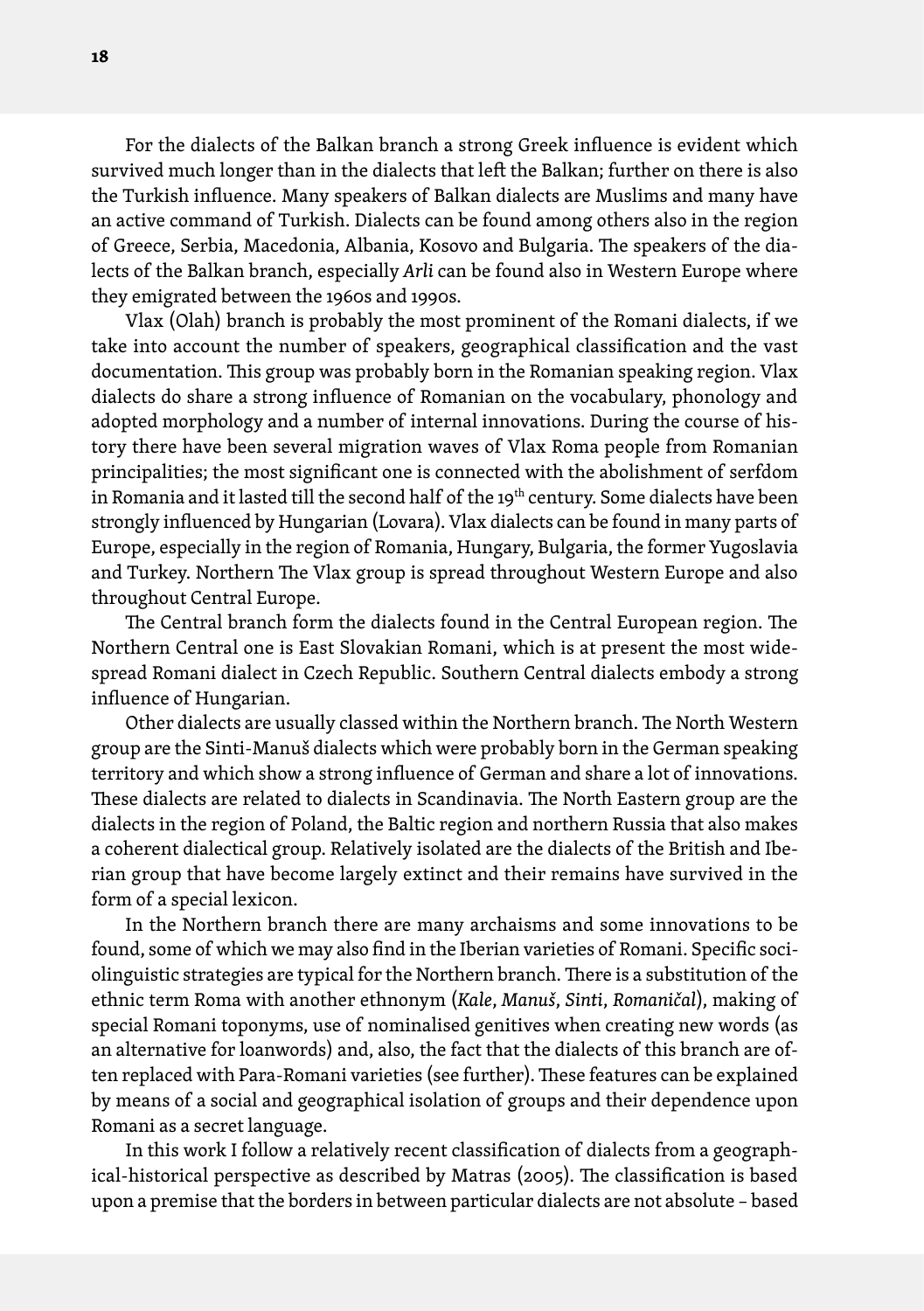strictly upon genetic criteria in the form of a historical migration of individual sub-categories – but relative ones. Some dialects do share more common features and are thus much closer to each other than others. The structural features that differentiate the dialects are also a result of the process of changes and innovations which spread from one community to another. The results of these changes can then be marked on the map by means of isoglosses. The classification thus also takes into account, apart from the migration, a mutual contact with neighbouring Roma groups. Romani dialects, then, form a specific language *continuum* that reflects a historical spreading of structural innovations on the one hand, and the preservation of archaisms in time and space on the other.

The issue of assessing Romani innovative and conservative features is quite complex. Romani linguistics do dispose of numerous recorded language forms dating back to the Old or Middle Indo-Aryan period. A form of Early Romani can only be reconstructed on the ground of a careful comparison of Romani dialects. Let us state the following example: in Early Romani we may assume forms \**andřó* 'egg' (< Old Indo-Aryan \**āṇḍa-*) and \**ařó* 'flour' (< Old Indo-Aryan \**aṭṭa*). In particular dialects these two words appear in various forms. As for the historical group /ṇḍ/ we assume in Early Romani a development to /\*ndř/ which in some dialects appears as /ndř/, /ndr/, /nd/, /nř/, /nl/, /rn/, /ř/ etc.; the phoneme /ř/ alternates in dialects sometimes with /r/. In some dialects in the region of the Balkans and in some peripheral dialects (e.g. in Basque Romani) the groups /ndř/ or /ndr/ have remained preserved; it is thus a conservative feature. Before an initial *a*- there may appear in some dialects the prothetic *j-*<sup>3</sup> or *v*-4 .

If we classify the dialects on the grounds of structural innovations, it is necessary to set which features should be incorporated into the classification. Contemporary Romani linguistics makes use of a choice of the following features when classifying the Romani dialects:

- 1) inserting of prothetic consonants: *j-aver*, *v-aver* 'another, second', *j-ařo*, *v-ařo*  'flour';
- 2) jotation and palatalisation: *kerdjom* > *kerďom* > *kerdžom* 'I did';
- 3) substitution /s/ > /h/: *kerasa* > *keraha* 'we do', *lesa* > *leha* 'with him';
- 4) loss of the final -*s*: *dives* > *dive* 'day', *kerdas* > *kerda* 'he did';
- 5) palatalisation of the consonant before *i*: *dives* > *džive(s)*, *džes*, *zis* 'day', *tikno* > *cikno* 'small';
- 6) palatalisation of the consonant before *e*: *kher* > *ćher* 'house';
- 7) presence of a prothetic vowel: *bijav* > *abijav* 'wedding', *nav > anav* 'name';
- 8) simplification of the cluster /\*ndř/: *mandro* > *manro* > *maro* 'bread';
- 9) simplification/modification of the form of demonstratives: *akava* > *kava* > *ka-kava*  > *kako*, *adava* > *ada*, *dava* > *ka-dava* > *kada* > *kado*;

<sup>3</sup> Protetic *j-* is a result of the jotation that is a language innovation.

<sup>4</sup> Protetic *v-* was probably born as early as in the Early Romani as a pronunciation variety when connecting the noun with the definite article: \**ov-ařó*.